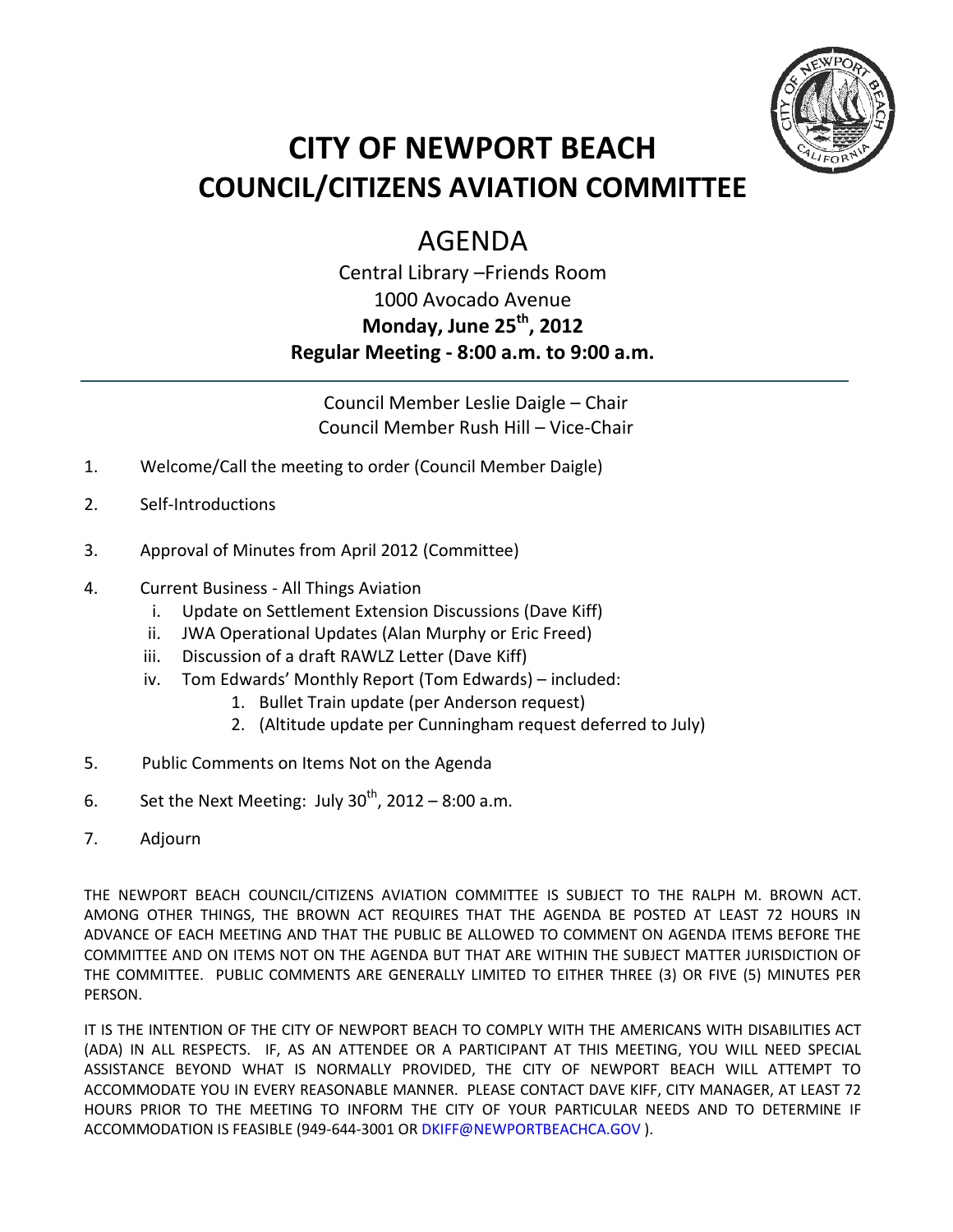**City of Newport Beach**



### MINUTES of the **COUNCIL/CITIZENS AVIATION COMMITTEE**

(**draft** until approved by the Committee)

MEETING DATE & LOCATION: **Monday, April 30, 2012** at the Newport Beach Central Library's *Friends of the Library* Room, 1000 Avocado Avenue, Newport Beach, California).

#### ATTENDANCE:

Committee membership:

| <b>Council Representative</b> | not present |
|-------------------------------|-------------|
| <b>Council Representative</b> | present     |
| <b>Council Representative</b> | not present |
| District #1                   | present     |
| District #1 (alt)             | not present |
| District #2                   | present     |
| District #2 (alt)             | present     |
| District #3                   | present     |
| District #3 (alt)             | present     |
| District #4                   | present     |
| District #4 (alt)             | not present |
| District #5                   | present     |
| District #5 (alt)             | present     |
| District #6                   | present     |
| District #6 (alt)             | present     |
| District #7                   | present     |
| District #7 (alt)             | present     |
| <b>City Manager</b>           | present     |
| City Attorney                 | present     |
| SPON/AirFair Rep.             | not present |
| <b>AWG Representative</b>     | present     |
| Newport Coast Rep             | present     |
| <b>General Aviation Rep</b>   | N/A         |
|                               |             |

- Guests present: David Browne, Dave Girling, Robert Hawkins, Jim Mosher, Tom Naughton, Nick Ralston, Amy Senk, Bob Taylor and John Tidy.
- **JWA Representatives present: Alan Murphy, Eric Freed.**
- Representatives from Corridor Cities present: Khanh Nguyen (Costa Mesa), Liz Vazquez-Avila (Laguna Beach)
- City representatives present: Tom Edwards.

#### AGENDA ITEMS:

1. **Welcome & Self Introductions.** The meeting was called to order by Mr. Hill at 8:00 a.m.